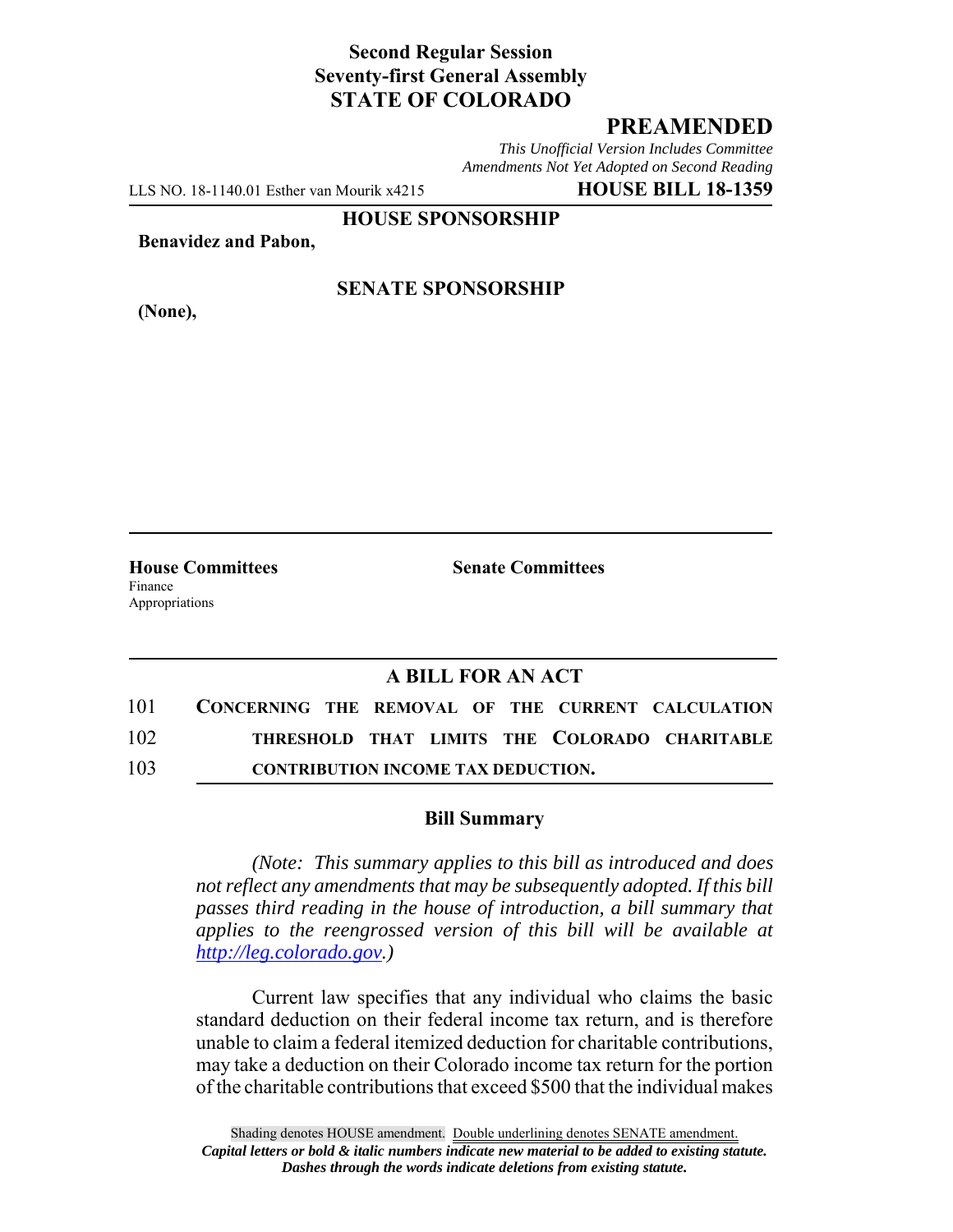during the tax year. The bill specifies, by removing the \$500 calculation threshold, that for income tax years commencing on or after January 1, 2019, an individual who claims the basic standard deduction on their federal income tax return may take a deduction on their Colorado income tax return for all of the charitable contributions that they make during the tax year.

 *Be it enacted by the General Assembly of the State of Colorado:* **SECTION 1.** In Colorado Revised Statutes, 39-22-104, **amend**  $3 \qquad (4)(m)(I)$  as follows: **39-22-104. Income tax imposed on individuals, estates, and trusts - single rate - legislative declaration - definitions - repeal.** (4) There shall be subtracted from federal taxable income: (m) (I) (A) Except as provided in subparagraph (VII) of this 8 paragraph  $(m)$  SUBSECTION  $(4)(m)(VII)$  OF THIS SECTION, for any income tax year commencing on or after January 1, 2001, BUT BEFORE JANUARY 1, 2019, for any individual who claims the basic standard deduction allowed under section 63 (c)(2) of the internal revenue code on the individual's federal return and, therefore, cannot claim an itemized deduction for charitable contributions pursuant to section 170 of the internal revenue code, an amount equal to the amount of any deduction based upon the aggregate amount of charitable contributions in excess of five hundred dollars that the individual could have claimed pursuant to section 170 of the internal revenue code if the individual had not claimed the basic standard deduction.

 (B) EXCEPT AS PROVIDED IN SUBSECTION (4)(m)(VII) OF THIS SECTION, FOR ANY INCOME TAX YEAR COMMENCING ON OR AFTER JANUARY 1, 2019, FOR ANY INDIVIDUAL WHO CLAIMS THE BASIC 22 STANDARD DEDUCTION ALLOWED UNDER SECTION 63 (c)(2) OF THE